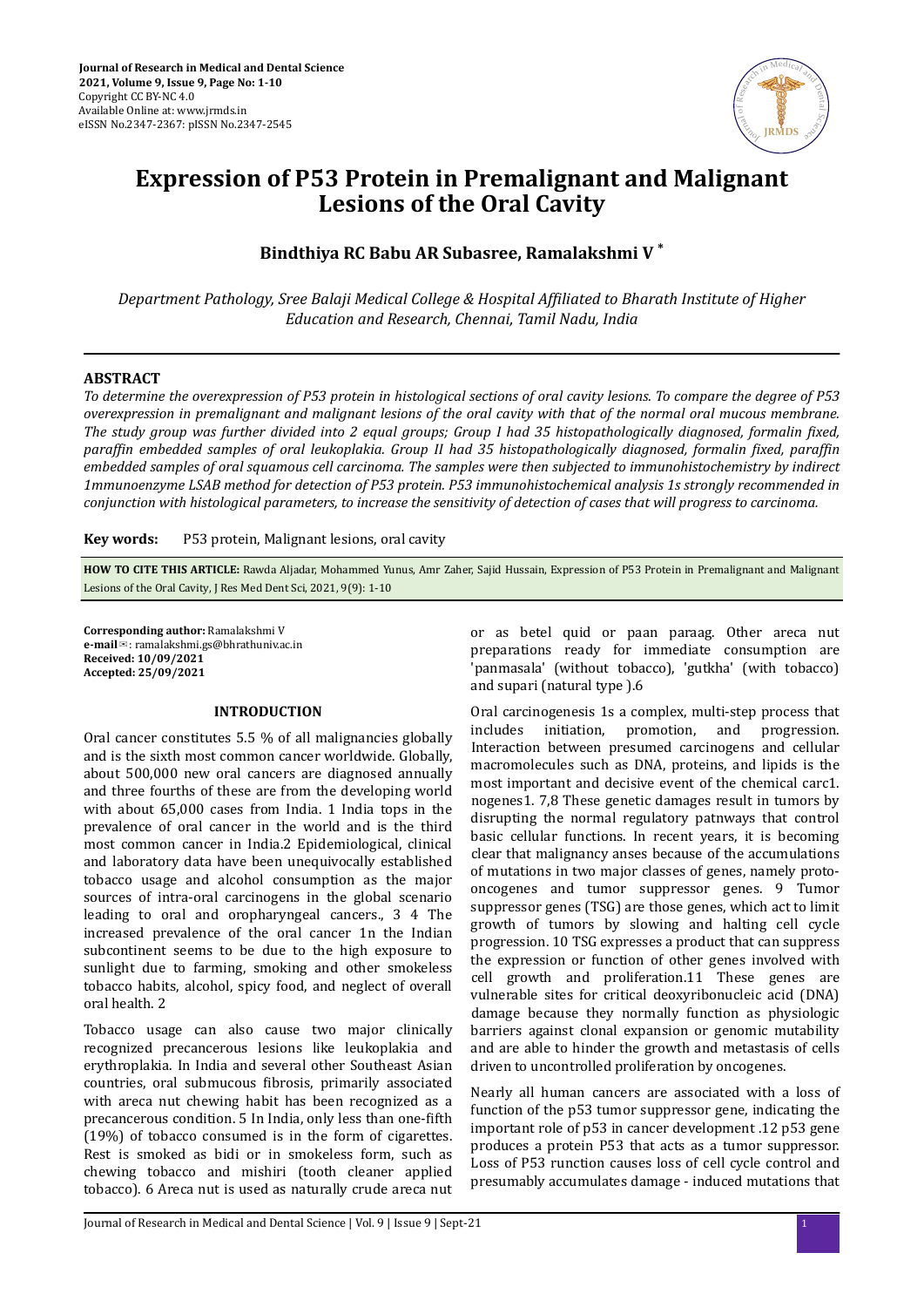results in malignant transformation of cells. Inactivation of P53 protein occurs either due to the mutation of the p53 gene or by stabilization of P53 protein by binding to other proteins like MDM2.

Expression of P53 protein has been widely investigat ed• in oral cancers and oral premalignancies. A history of tobacco and alcohol use was associated with a high frequency of p53 mutations in patients with squamouscell carcinoma of the head and neck . Preliminary evidence linked cigarette smoking to p53 mutations at nonendogenous mutation sites. 13 This study aims at demonstrating P53 protein 1n oral leukoplakia and oral squamous cell carcinoma (OSCC) by immunohistochemistry.

#### **MATERIAL AND METHOD**

A total number of 80 cases of formalin fixed, paraffin Embedded tissue samples from the oral cavity were collected from the Department of Pathology, Sree Balaji Medical College during the period from August 2010 to July 2012. These were then divided into control group and study group. The control group consisted of 10 formalin fixed, paraffin embedded samples of oral cavity which were histopathologically diagnosed as normal oral mucous membrane. The study group consisted of 70 formalin fixed, paraffin embedded samples which were histopathologically diagnosed as oral leukoplakia and oral squamous cell carcinoma. In the study group, equal number of cases were selected i.e.; 35 cases out of the total 69 oral leukoplakia cases received, and 35 cases out of the total 52 oral squamous carcinoma cases were taken, to make a comparison between both the groups. Relevant clinical history was obtained.

The control group composed of 10 formalin fixed, paraffin embedded samples of the oral cavity which were histopathologically diagnosed as normal healthy oral mucosa. The age group of the control group was 23-46 years. The study group consisted of 70 formalin fixed. paraffin embedded samples of the oral cavity which were histopathologicall y diagnosed as oral leukoplakia and oral squamous cell carcinoma. The age range of the study group varies from 28 to 91years.

The samples of the study group were further grouped into 2 sub-groups:

Group I - Consisted of samples of histopathologically diagnosed, formalin - fixed , paraffin embedded tissue samples of oral leukoplakia

Group II - Consisted of 35 samples of histopathologically diagnosed, formalin fixed, paraffin embedded tissue samples of oral squamous cell carcinoma

#### **Inclusion criteria**

For Control Group - Formalin fixed, paraffin embedded samples of the oral cavity which were histopathologically diagnosed as normal healthy oral mucosa.

For Study Group -

Group I - Histopathologically diagnosed, formalin fixed paraffin embedded tissue samples of oral leukoplakia.

Group II - Histopathologically diagnosed, formalin fixed paraffin embedded tissue samples of oral squamous cell carcinoma.

#### **Methodology preparation of slides**

The paraffin wax blocks of histopathologically diagnosed lesions of oral leukoplakia, and oral squamous cell carcinoma were selected. These were cut into 3-5µ thin tissue sections with the help of a rotary microtome, LEICA. The sections were placed on poly- L-Lyseine coated slides. These slides were subjected to both Hematoxylin and Eosin staining as well as P53 staining.

a. Sections are deparaffinised in xylol hydrated through graded alcohols,brought to water for 5 minutes.

b. Sections are stained in hematoxylin for 10 minutes.

c. Washed well in running tap water.

d. Differentiated in 1% acid alcohol for few seconds. The blue staining of the haematoxylin is changed to red by the action of the acid.

e. Washed in alkaline running tap water until sections are again blue for 5 minutes.

f.Sections are stained in 1% aqueous eos1n for 2 minutes.

g. Washed in running tap water for 2 minutes.

h. Sections are dehydrated with graded ethyl alcohols, cleared 1n xylol and mounted with DPX (dextrenepolysterene xylene).

The slides stained for P53 were observed under light microscope with a magnification of 400x. the tissue samples were thoroughly examined and total number of 100 cells were counted. Then, among the 100 cells, the number of cells which had taken up the stain were counted. A brown precipitate seen within the nucleus confirmed the presence of P53 protein. The P53 positive samples were then evaluated semiquantitatively on a 4 point scale based on the percentage of cells showing P53 staining. The results thus obtained were analyzed statistically by Chi- square (x2) test of significance. In this test, the p value of less than 0.05 was accepted as indicating statistical significance.

#### **RESULTS**

A The present study was designed to determine the overexpression of P53 protein in oral leukoplakia and oral squamous cell carcinoma. A group of 80 histopathologically diagnosed, formalin fixed,paraffin embedded tissue samples were collected and were grouped into control group and study group. The control group consisted of 10 formalin fixed, paraffin embedded samples which were histopathologically diagnosed as normal oral mucous membrane. The study group included histopathologically diagnosed, formalin- fixed, paraffin embedded samples of oral leukoplakia as Group I and oral squamous cell carcinoma as Group II. The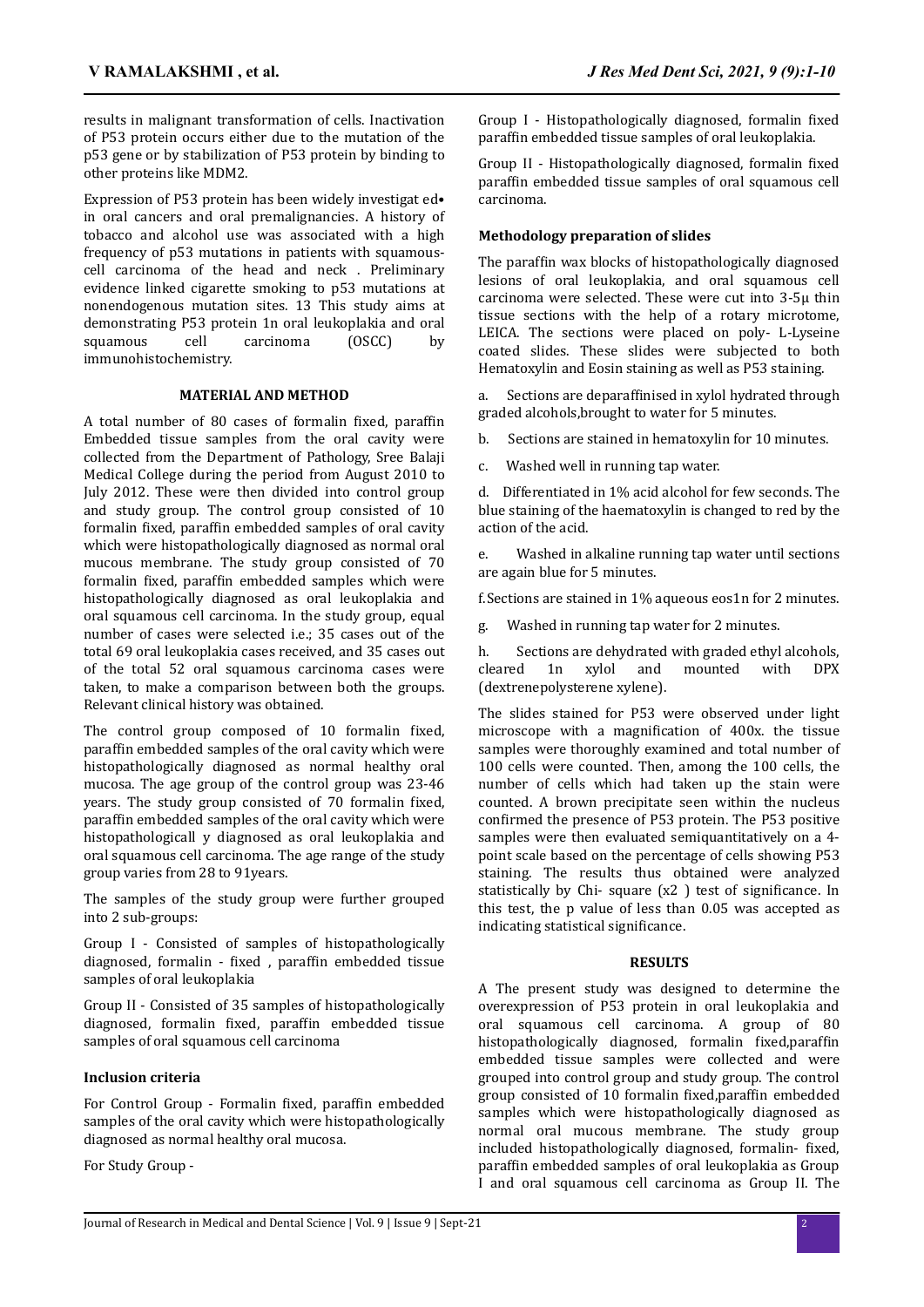tissue samples obtained were subjected to immunohistochemical methods to detect P53 protein. The technique used was indirect immunoenzyme LSAB method. Control Group:Out of the 10 samples, 6 (60%) were from males and 4 (40%) were from females.

Group I - out of the 35 samples of oral leukoplakia, 21 (60%) were from male patients and 14(40%) were from female patients Group II- out of the 35 samples of oral squamous cell carcinoma, 26 (74.29 %) were from male patients and 9 (25.71%) were from female patients. The gender distribution among the various groups had a p value of 0.407 which was not statistically significant [Table - 4] The mean age was  $33.6 \pm 6.67$  with a minimum age of 23 years and a maximum age of 46 years

Group I - The mean age among the samples of oral leukoplakia was  $56.97 \pm 18.18$  with a minimum of 28 years and a maximum of 88 years. Group II - The mean age among the samples of oral squamous cell carcinoma was  $55.51 \pm 18.18$  with a minimum of 30 years and a maximum of 85 years. The age distribution of the various groups was noted [Table - 5]. 7/35 (20.00%) samples of Group I and  $12/35$  (34.29 %) of Group II were positive for P53. None of the samples of the control group were positive for P53. 6 samples of group II and none of the samples of group I showed 3+ staining. The p value was 0.028 and was statistically significant. [Table-6]

In Group I, 7 /35 (20%) samples were positive for P53 while none of the samples of the control group were positive for P53. The p value was 0.124 and thus the p value was not statistically significant [ Table - 7] In Group II, 12/35 (34.29 %) samples were positive for P53 while none of the samples of the control group were positive for P53. The p value was 0.197 and thus the p value was not statistically significant [ Table - 8] 7/35 ( 20%) samples of group I and 12/35 (34.29%) samples of group II were positive for P53. 6 samples of group II and none of the samples of group I showed 3+ staining. The p value was 0.025 and was statistically significant [Table - 9].

In all the study groups P53 was seen as a brown stain within the nucleus. But the pattern of expression of the stain was different among, the groups.[ Figures 2 - 9]. Group I - The brown stain of P53 was seen in the basal and immediate suprabasal layers. Group II - The brown stain of P53 was diffuse involving all the layers of the epithelium. The intensity of P53 stain also varied between both the study groups. Group I - less intense staining of P53 Group II - more intense staining of P5 3.

#### **Table 1: P53 Status in the Control Group.**

|                      | P53 status      |                 |       |  |  |
|----------------------|-----------------|-----------------|-------|--|--|
|                      | <b>Negative</b> | <b>Positive</b> | Total |  |  |
| Normal tissue sample | $10(100\%)$     |                 | 10    |  |  |
|                      |                 |                 |       |  |  |

|             |          | P53 status | Total |
|-------------|----------|------------|-------|
|             | Negative | Positive   |       |
| Leukoplakia | 28 (80%) | 7(20%)     | 35    |

#### **Table 3: P53 Status in Group I I.**

**Table 2: P53 Status in Group I.**

|                      | P53 status         | Total       |    |
|----------------------|--------------------|-------------|----|
|                      | Negative           | Positive    |    |
| <b>Squamous cell</b> | $2_{\nu}$ (65.71%) | 12 (34.29%) | 35 |
| carcinoma            |                    |             |    |

# **Table 4: Gender Distribution Among the Control Group and the Study Group.**

| Group                   | <b>Sex</b>   | Total        |    |
|-------------------------|--------------|--------------|----|
|                         | Male         | Female       |    |
| Normal tissue sample    | $6(60.00\%)$ | $4(40.00\%)$ | 10 |
| Leukoplakia             | 21 (60.00%)  | 14 (40.00%)  | 35 |
| Squamous cell carcinoma | 26 (74.29%)  | $9(25.71\%)$ | 35 |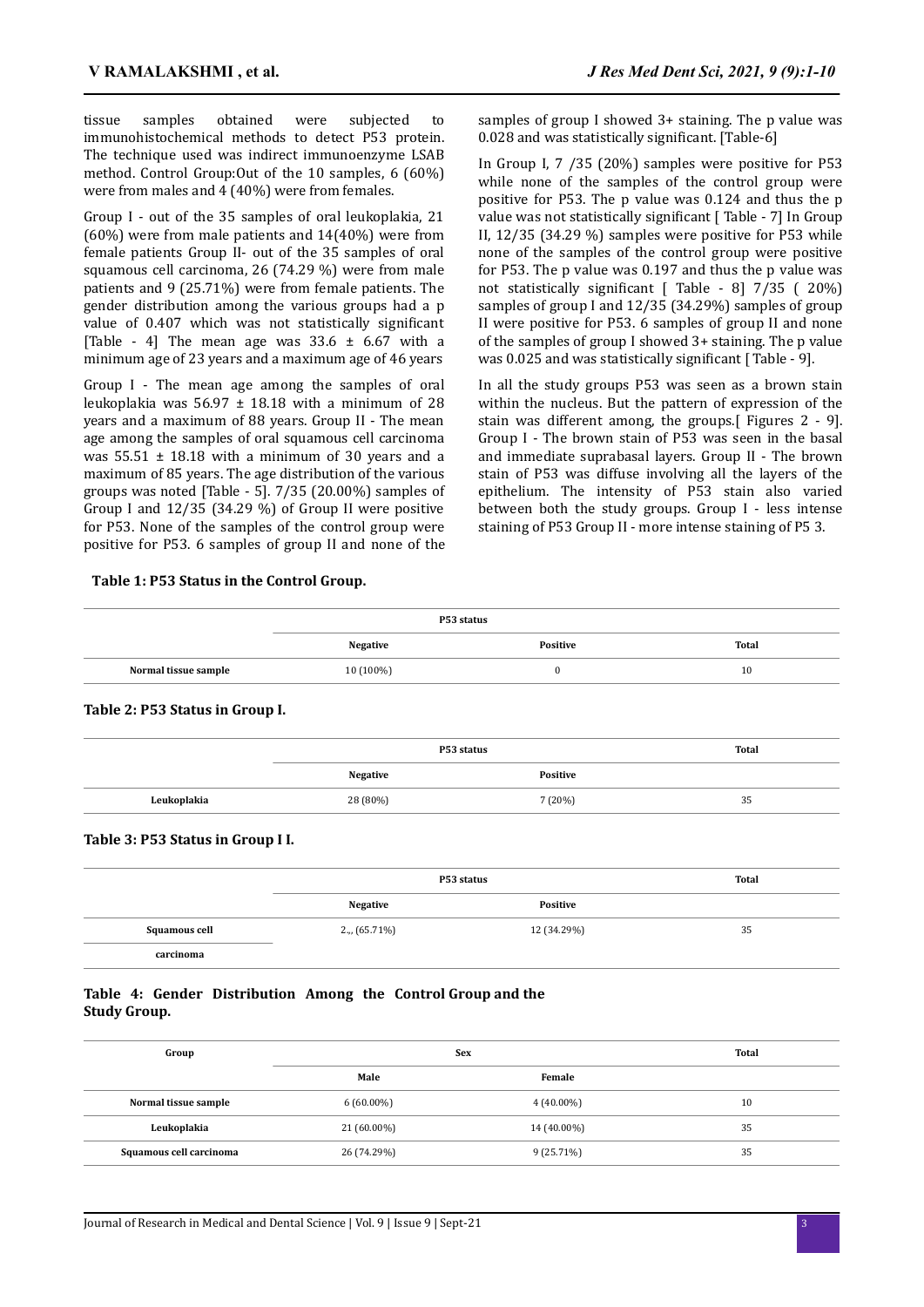| Total        | 53 | $\sim$<br>$\sim$ | 80    |
|--------------|----|------------------|-------|
| Statistic    | DF | Value            |       |
| Chi - square |    | 1.797            | 0.407 |

# **Table 5: Mean Age Among the Control Group and the Study Group.**

| Group                      | No. Observed | Mean  | Std. Dev | Min | Max |
|----------------------------|--------------|-------|----------|-----|-----|
| Normal tissue sample       | 10           | 33.6  | 6.67     | 23  | -46 |
| Leukoplakia                | 35           | 56.97 | 18.18    | 28  | 88  |
| Squamous cell<br>carcinoma | 35           | 55.51 | 18.18    | 30  | 85  |

# **Table 6: P53 Grading among the Control Group and the Study Group.**

| Group                   |           | P53 Grade      |                  |           |       |  |
|-------------------------|-----------|----------------|------------------|-----------|-------|--|
|                         | Negative  | $\mathbf{l}$   | $2+$             | $3+$      |       |  |
| Normal                  | 10        | $\bf{0}$       | $\boldsymbol{0}$ | $\bf{0}$  | 10    |  |
|                         | $-1$      | $\bf{0}$       | $\bf{0}$         | $\bf{0}$  |       |  |
| Leukoplakia             | 28        | $\overline{7}$ | $\bf{0}$         | $\bf{0}$  | 35    |  |
|                         | $-0.8$    | $-0.2$         | $\mathbf{0}$     | $\bf{0}$  |       |  |
| Squamous cell carcinoma | 23        | $\overline{4}$ | 2                | 6         |       |  |
|                         | $-0.6571$ | $-0.1143$      | $-0.0571$        | $-0.1714$ | 35    |  |
| Total                   | 61        | 11             | 2                | 6         | 80    |  |
|                         |           |                |                  |           |       |  |
| Statistic               |           | DF             | Value            |           | Prob  |  |
| Chi-square              |           | 6              | 14.106           |           | 0.028 |  |

# **Table 7: Comparison of P53 Grading Between Group I and Control Group.**

| Group       | P53 grade   |                |                  |                  |       |  |  |
|-------------|-------------|----------------|------------------|------------------|-------|--|--|
|             | Negative    | $1+$           | $2+$             | $3+$             | Total |  |  |
| Leukoplakia | 28          | $\overline{7}$ | $\bf{0}$         | $\boldsymbol{0}$ |       |  |  |
|             | $-0.8$      | $-0.2$         | $\bf{0}$         | $\boldsymbol{0}$ | 35    |  |  |
| Normal      | 10          | $\pmb{0}$      | $\bf{0}$         | $\bf{0}$         |       |  |  |
|             | $^{\rm -1}$ | $(0.00\%)$     | $(0.00\%)$       | $(0.00\%)$       | 10    |  |  |
| Total       | 38          | $\overline{7}$ | $\boldsymbol{0}$ | $\boldsymbol{0}$ | 45    |  |  |
|             |             |                |                  |                  |       |  |  |
| Statistic   |             | DF             | Value            |                  | Prob  |  |  |
| Chi-Square  |             | $\,1\,$        | 2.368            |                  | 0.124 |  |  |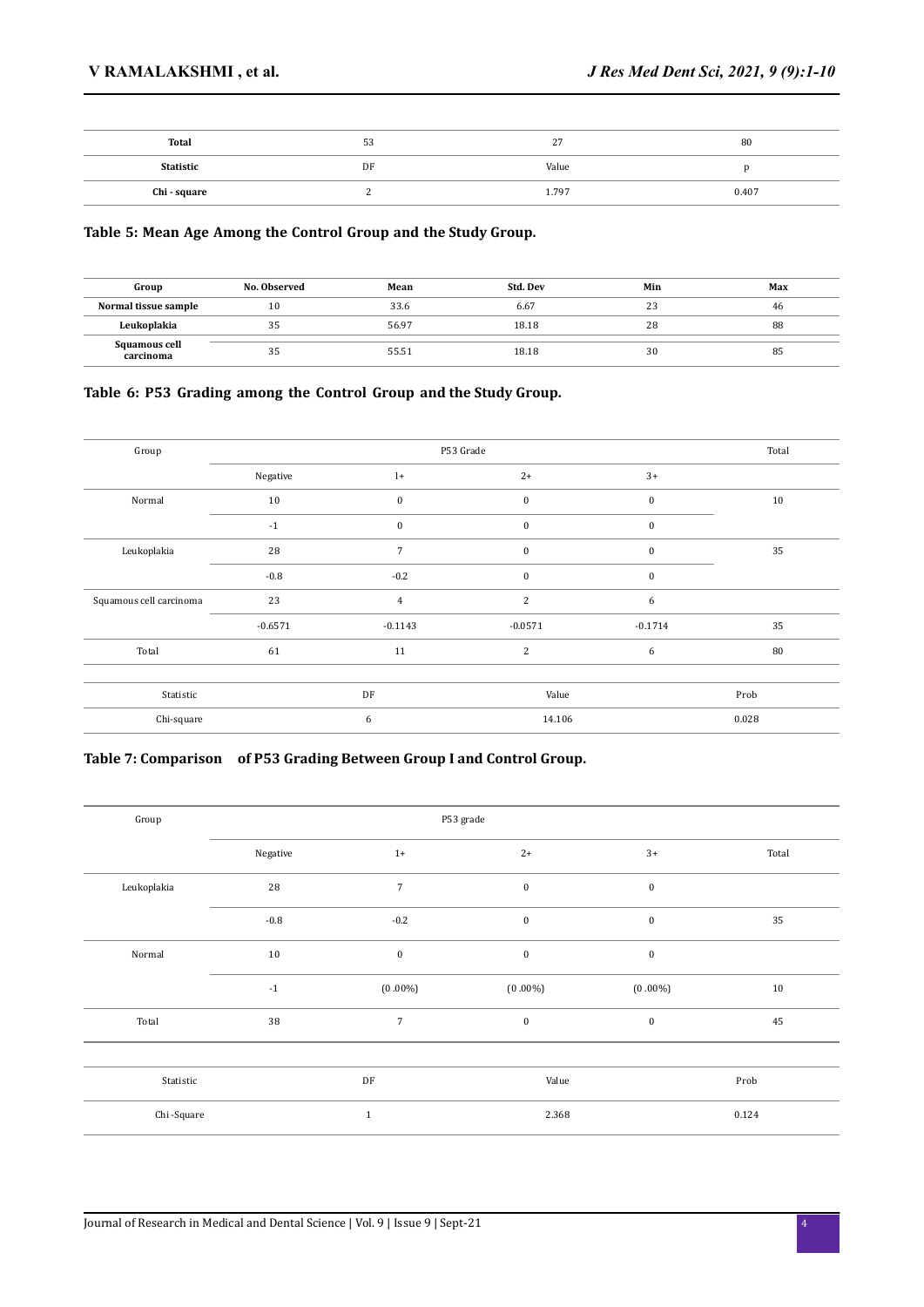# **Table 8: Comparison of P53 Grading Between Group II and Control Group.**

| Group         |           | To tal         |                |           |       |
|---------------|-----------|----------------|----------------|-----------|-------|
|               | Negative  | $1+$           | $2+$           | $3+$      |       |
| Squamous cell | 23        | $\overline{4}$ | 2              | 6         |       |
| ca rcino ma   | $-0.6571$ | $-0.1143$      | $-0.05714$     | $-0.1714$ | 35    |
| Normal        | 10        | $\mathbf{0}$   | $\bf{0}$       | $\bf{0}$  | 10    |
|               | $-1$      | $\mathbf{0}$   | $\bf{0}$       | $\bf{0}$  |       |
| Total         | 33        | $\overline{4}$ | $\overline{2}$ | 6         | 45    |
| Statistic     |           | DF             | Value          |           | Prob  |
| Chi-Square    |           | 3              | 4.675          |           | 0.197 |

**Table 9: T11A Comparison of P53 Grading Between Group I and Group II.** 

| P53 grade      |           |                |              |           |       |  |
|----------------|-----------|----------------|--------------|-----------|-------|--|
| Group          | Negative  | $1+$           | $2+$         | $3+$      | Total |  |
|                | 28        | $\overline{7}$ | $\mathbf{0}$ | $\bf{0}$  |       |  |
| Leukoplakia    | $-0.8$    | $-0.2$         | $\bf{0}$     | $\bf{0}$  | 35    |  |
| Squamous       | 23        |                |              |           |       |  |
| Cell Carcinoma | $-0.6571$ | $\overline{4}$ | 2            | 6         | 35    |  |
|                |           | $-0.1143$      | $-0.05714$   | $-0.1714$ |       |  |
| Total          | 51        | 11             | 2            | 6         | 70    |  |
|                |           |                |              |           |       |  |
| Statistic      |           | DF             | Value        |           | Prob  |  |
| Chi-Square     |           | 9.308          | 3            |           | 0.025 |  |



**Figure 3: P53 Expression in Group II.**



**Figure 4: Gender Distribution Among the Study and Control Group.**



**Figure 5: Gender Distribution Among the Study and Control Group.**



**Figure 6: P53 Grade Distribution among the Study Group and Control Group.**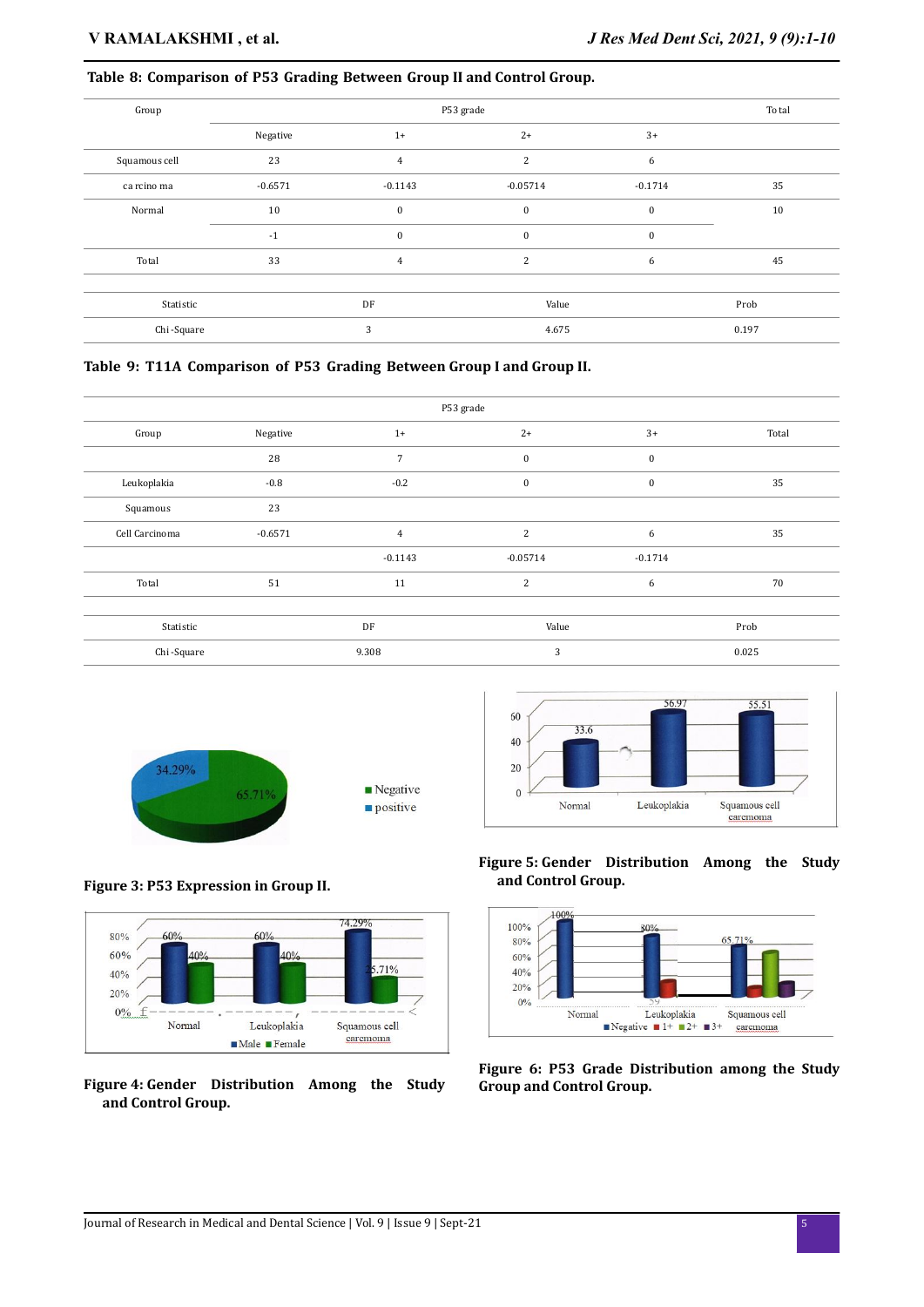

**Figure 7: P53 Grade Distribution among the Study Group and Control Group.**



# **Figure 8: P53 Grading Between Group II and Control Group.**



**Figure 9:** Oral Leukoplakia - H & E X 400**.**



**Pic 1: P53 Grading Between Group I And Group II.**



**Pic 2: Oral leuh. jplakia showing 1+ p53 expression x 400.**



**Pic 3: Oral squamous cell carcinoma - h & Ex400.**



**Pic 4: Oral squam.vus cell carcinoma showing 1+ p53 expression x 400.**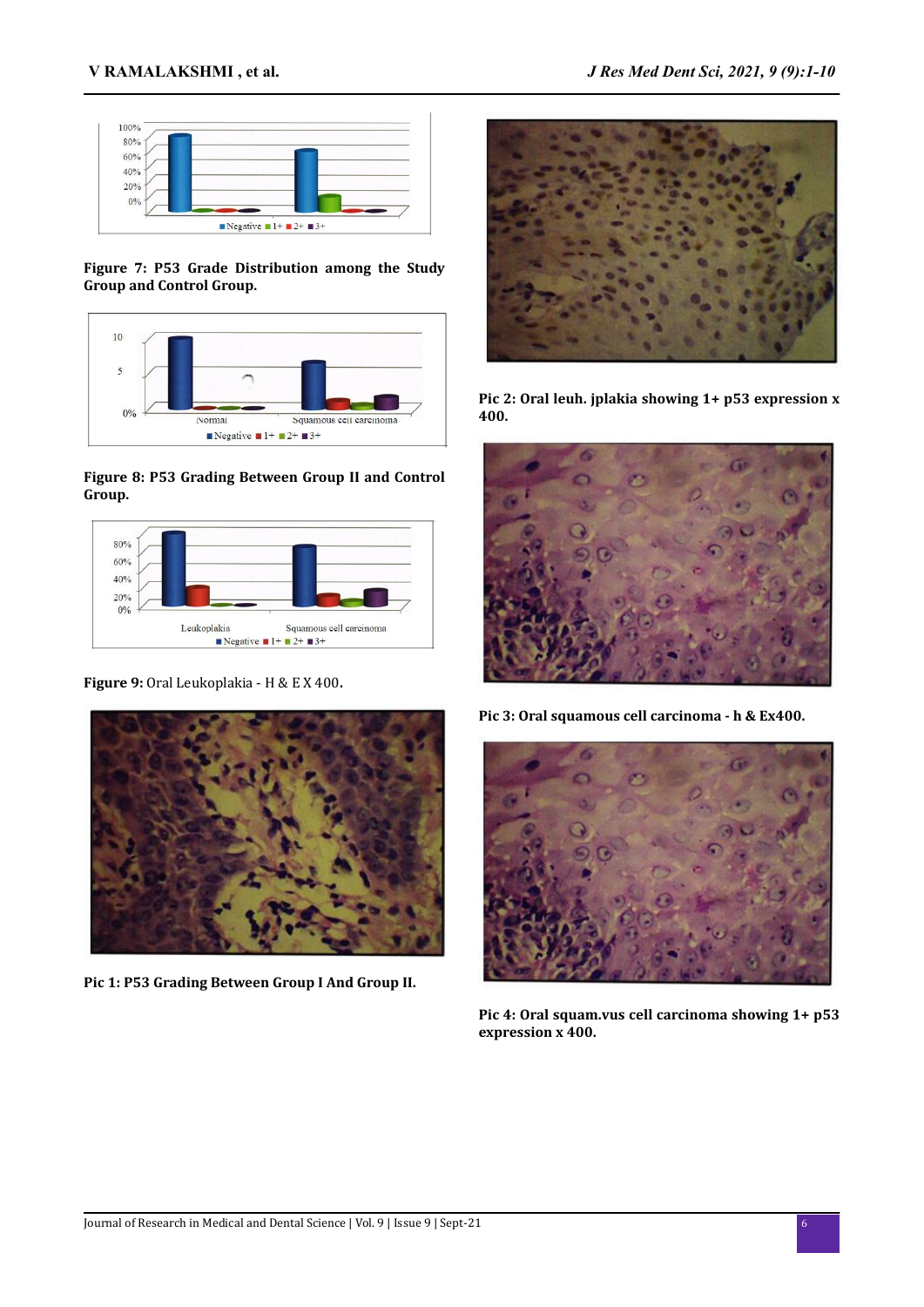

**Pic 5: Oral squamous cell carcinoma - h & ex 100.**



**Pic 6: Oral sql. jnmous cell carcinoma showing 2+ p53 expression x 400.**



**Pic 8: Oral squamous cell carcinoma - showing 3+ p53 expression x 400.**





**Pic 7: H & E of oral squamous cell carcinoma x 400.**

**Pic 9: Oral squamous cell carcinoma - showing 3+ p53 expression x 400.**



**Pic 10: Oral squh I\1. ou s cell carcinoma- showing 3+ p53 expressionx 100.**

# **DISCUSSION**

Aberrations of p53 gene are the most frequent molecular events 1n human cancers. The P53 gene 1n chromosome 17p13.1 encodes the P53 protein involved 1n many key events in the cell like regulation of cell cycle and glucose metabolism in cancer cells, DNA-repair, apoptosis, and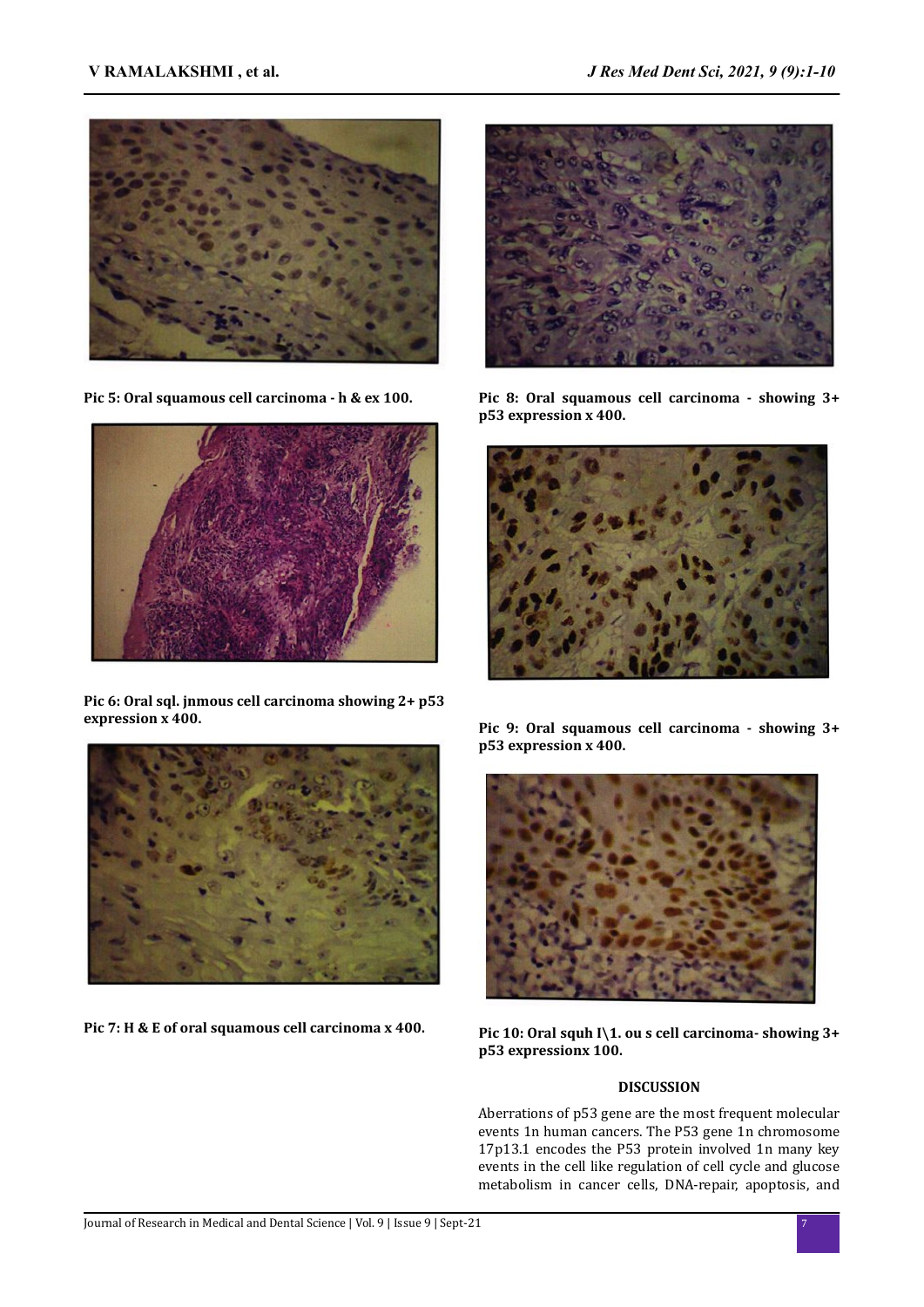senescence and induced by various stress signals, including DNA-damage and inflammation. P53 protein acts by causing cell cycle arrest in the G1 phase in response to DNA damage, allowing for repair of the DNA or regulation of apoptosis if the damage is irreparable. Hence, p53 gene is known asa tumor suppressor gene. 14,15

In the present study, 80 histopathologically diagnosed, formalin fixed, paraffin embedded tissue samples were considered.These samples were grouped into control group and study group. The control group consisted of 10 normal oral mucous membrane tissue samples.The study group was further divided into two equal groups : Group I consisted of 35 cases of oral leukoplakia. Group II consisted of 35 samples of oral squamous cell carcinoma.The tissue samples were then subjected to immunohistochemical method using indirect immunoenzyme LSAB method for detection of P53 protein. In the present study, all cases of normal oral mucosa assessed were P53 negate, This is in agreement with most reports in the literature, regardless of differences 1n antibodies, IHC procedures and types of specimens used.16

In the present study, 7/3 5 (20%) samples of Group I and 12/35 (34.29%) samples of Group II were positive for P53 protein. None of the normal tissue samples were positive for P53 protein. These results are correlating with the following studies. Saranath et al (1) showed that overexpress1on of P53 protein was seen in 6/22 (27%) samples of leukoplakia and 23/62 (37%) samples of oral cancer. 17 Warnakulasuriya et al 35 reported that 2/12 (17%) of the samples of dysplasia and 13/37 (35%) samples of oral cancer showed positivity for P53 protein. All normal tissue specimens were negative for mutant P53 expression. T.Tsuji et al 38 showed that 2/12 (14.3%) specimens of leukoplakia and 22/50 (44%) specimens of squamous cell carcinoma, were positive £ r P53 protein. Tomohiro Matsumura et al 41 observed that 4/11(36%) cases of leukoplakia and 22/42 (52%) cases of squamous cell carcinoma were positive for P53. Murti et al 46 observed that 21/68 (31%) samples of precancerous lesions that did not progress to cancer and 6/22 (27.23 %) samples of precancerous lesions and conditions that progressed to cancer were positive for P53.18-21

Soni S et al 58 found that while 10/ 90 (11 %) patients with potentially malignant lesions and 40/220(18%) of OSCC patients showed alterations of p53. C. Jane et al 59 found that 36% OSCC were found to be positive for nuclear p53 staining. M. Pillay et al 55 found that 40/110 (36%) cases of oral carcinoma were p53 positive and 6/35 (17%) dysplastic lesions studied showed p53 positive staining. None of the hyperplastic lesions and normal oral lesions showed any evidence of p53 positivity The previous studies showed that P53 express10n 1n OSCC has a range from 4/38 (11%) to 24/32 (75%). In the current study, 12/35 (34.29%) of OSCC were P53 positive. 49 The earlier reported studies showed P53 positivity in premalignant lesions ranges from 2/12 (17%) to 40/45 (89%).49 In the present study, 7 /35 (20%) cases of oral leukoplakia showed positivity for P53.22

The wide range in impressibility of P53 proteins have been stated by Rich et al, 49 Diogene et al, 43 Paterson et al 44 and G. R.O gden.36 The reasons for this are: Variations 1n the etiological factors and ethnic background of the patients, with a generally lower prevalence of P53 alterations in oral squamous cell carcinoma in patients from the Indian subcontinent and a higher prevalence in patients from western societies. 23Variations in the immunohistochemical technique used also explain some of the differences, with the use of microwave antigen retrieval increasing the proportion of positive results. Tumors may have lost both the alleles of the p53 gene. Tumors may have a level of P53 protein that cannot be detected by IHC. The inability to detect P53 protein in the normal tissue samples can be attributed to the short half-life of the normal tissues. 24-26

In the current study, it was observed that none of the samples of Group I showed 3+ staining, whereas 6 samples of Group II showed 3+ staining. This showed that more number of cells contain mutated or stabilized P53 protein in case of oral squamous cell carcinoma. This is similar to the following studies: Kaur et al 27 reported that a progressive increase 1n P53 expression occurs 1n oral. uamous cells as they acquire a more malignant phenotype. Alison M. Rich et al 49 reported that 18/50 (36%) hyperplastic cases, 35/41 (85%) leukoplakia and 45/48 (94%) OSCC were positive for P53 protein and all cases of normal mucosa were negative for P53 protein. The specimens of dysplasia had a greater intensity of P53 staining than hyperplasia and specimens of OSCC had even greater intensity of P53 staining than dysplasia. 28 proportions of cases with positive P53 express 10n increased from hyperplasia to dysplasia to OSCC. Further there was a difference 1n the pattern of P53 expression among the study groups. The intensity of stain was more 1n the samples of group II when compared to group I.

The localization of the P53 stain was different. The P53 staining was diffuse among the samples of group I and group II. Previous researchers Trivedy C. et al, 29 Chun-Pin Chiang et al 54 have repo• ed similar results that correlate with the results of the present study. Rajaram Gopalakrishnan et al 45 found that the staining for p53 protein 1n proliferative verrucous leukoplakia was restricted to the basal and the intermediate suprabasal layers of the epithelium whereas in oral squamous cell carcinoma the staining tended to be diffuse involving all the layers of the epithelium. They also reported that oral squamous cell carcinoma stained more intensely than proliferative verrucous leukoplakia. 45 Santos Garcia A et al 17 found that p53 was negative in all samples of normal epithelium. In dysplasias the number of stained nuclei increased and the distribution was patched. They also found significant differences between normal epithelium and "in situ" and microinvasive carcinomas. Humayun S et al 29 found that all samples studied showed positive staining for p53. The staining was confined to basal layer in most of the cases except OSCC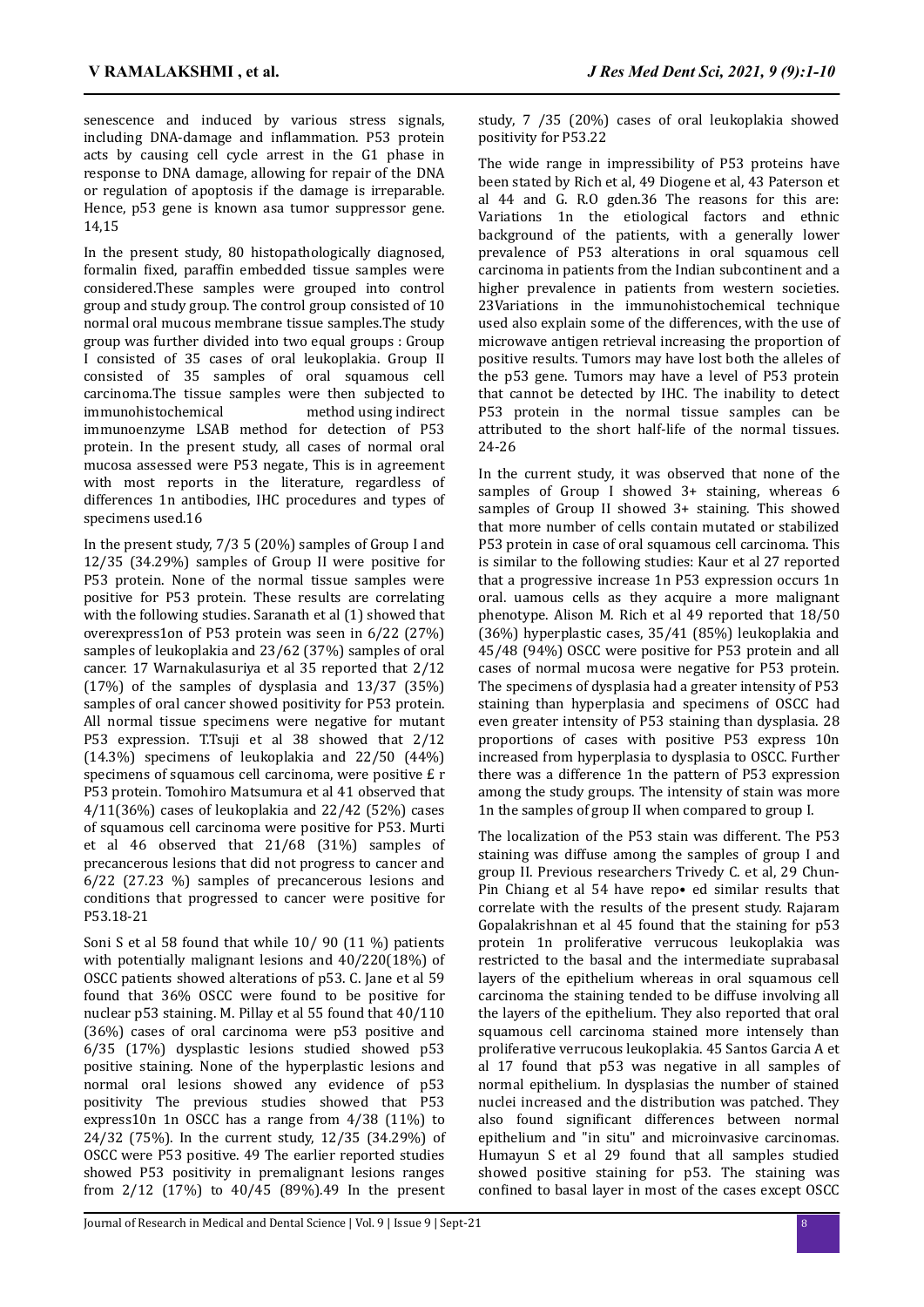in which it was seen 1n all layers. The intensity of staining was moderate to intense. The percentage of p53 positive cells in normal mucosa was 15-2: -' which was increased to 95% in malignant mucosa.

Isabel B. Cruzet al 48 found that 7/35 (20%) premalignant lesions showed p53 expression clearly above the basal cell layer and 6 of these (86%) developed carcinomas. The results suggest that clear expression of p53 above the basal cell layer is an early event in oral carcinogenesis and an indicator of a developing carcinoma. The suprabasal expression of P53 could indicate that a larger part of the epithelium than normal is dividing .22 The comparison of P53 grading between the study group and control group in the present study was found to be significant while that of the study group with the control group was not significant. This suggests that P53 expression 1s more seen with the progression of premalignant to malignant lesions of the oral cavity. This correlated with the studies done by Warnakulasuriya K.A.A.S et al 35 reported that 35% of squamous cell carcinoma 17% of the dysplastic lesions were positive for mutant P53 protein. Authors concluded that p53 gene mutation in oral malignancy might occur early in the multistep process of malignant transformation. J. D. Langdon et al 18 showed that 2/2 cases of leukoplakia, 12/15 cases of squamous cell carcinoma were positive for P53, while all the samples of erythroplakia and normal oral mucosa were negative for P53. The results of this study have demonstrated that the expression of mutant P53 protein is a common event in the development of oral squamous cell carcinoma.30

S.C.Girod et al 31 reported that 8/39 (21%) premalignant lesions without dysplasia, 9/25 (36%) premalignant lesions with dysplasia, 19/40 (47%) specimens of highly differentiated squamous cell carcinoma, 27/45 (60%) specimens of moderate to poorly differentiated squamous cell carcinoma and 18/27 (66%) specimens of recurrent squamous cell carcinoma were P53 positive. This suggest that mutation of p53 gene is related to increasing dysplasia and loss of diffe re nt ia tior.7 n the carcinogenesis of the oral mucosa. Thus concluding that the mutation of the p53 tumor suppressor gene plays an important role in the carcinogenesis of the oral mucosa. Jasbir Kaur et al 27 found that 15/27 (55%) remalignant les ions and 24/32 (75%) squamous cell carcinoma were positive for P53 protein. It was found that there was no positive staining seen 1n normal oral tissues and 1n nonmalignant oral lesions. The higher level of P53 protein in severe and moderate dysplasia than in mild dysplasia indicated that a progressive increase 1n P53 expression occurs in oral squamous cells as they acquire a more malignant phenotype.32-34

T.Tsuji et al 35 showed that 22/50 (44%) specimens of squamous cell carcinoma, 2/12 (14.3%) specimens of leukoplakia and 1/11 (9.1%) pleomorphic adenoma were positive for P53 protein. concluded that p53 is an indicator of the malignant potential of the oral mucosa and that the expression of P53 protein is a reliable indicator of poor prognosis. Regezi J.A. et al 40 reported that 6/13 cases of epithelial dysplasia and 4/6 cases of carcinoma-in-situ were P53 positive. The authors concluded that P53 expression appears to an early event in the development of P53 positive oral squamous cell carcinoma. andhya Agarwal et al 50 reported that 22/33 premalignant lesions, 20/45 cases of oral squamous cell carcinoma and 2/30 normal oral tissues were positive for P53 protein. 39 They also suggest that these alterations are early events and may be involved in preinvasive stages of oral tumorigenesis.

Humayun S et al 40 found that the percentage of p53 positive cells in normal mucosa was 15-25% which was increased to 95% in malignant mucosa. The expression of p53 increases as normal oral mucosa becomes dysplastic and undergoes malignant transformation, This study suggests that P53 may play an important role in oral carcinogenesis. Thus emphasizing the potential use of p53 as potential m24ers of malignant transformation and carcinogenesis in oral premalignant lesions, conditions and OSCC and that in future they may serve as prognostic tools in the early detection of malignant transformation 1n oral.

#### **CONCLUSION**

Expression of P53 protein is one of the most common events in oral carcinogenesis. There is a wide range of expression of P53 protein in premalignancies and squamous cell carcinoma of the oral cavity. The difference in the number of tumors expressing the protein can be attributed to variations in etiologic and ethnic background and variations in immunohistochemical methods employed. In the present study, a significant number of samples of leukoplakia and oral squamous cell carcinoma were positive for P53 protein. But there is wide range of expression of P53 protein.P53 protein detected by immunohisto chemistry may be one of the most important tumor marker.

There was a difference in the pattern of P53 expression with diffuse staining seen in oral squamous cell carcinoma. This implies that there is progressive accumulation of P53 protein as the normal cells change to dysplastic lesons and later to invasive carcinoma. Thus, it can be inferred that P53 may be considered as a tumor marker. Expression of P53 protein may help in determining the prognosis as well as play a key role in the gene therapy for the treatments of oral squamous cell carcinoma in future. However, long term follow up studies with larger sample size would further help to assess the significance of P53 protein in oral carcinogenesis.

#### **ACKNOWLEDGEMENTS**

The encouragement and support from Bharath Institute of Higher Education and Research, Chennai is gratefully acknowledged. For provided the laboratory facilities to carry out the research work.

#### **DECLARATION OF CONFLICT OF INTEREST**

The authors declare no conflict of interest.